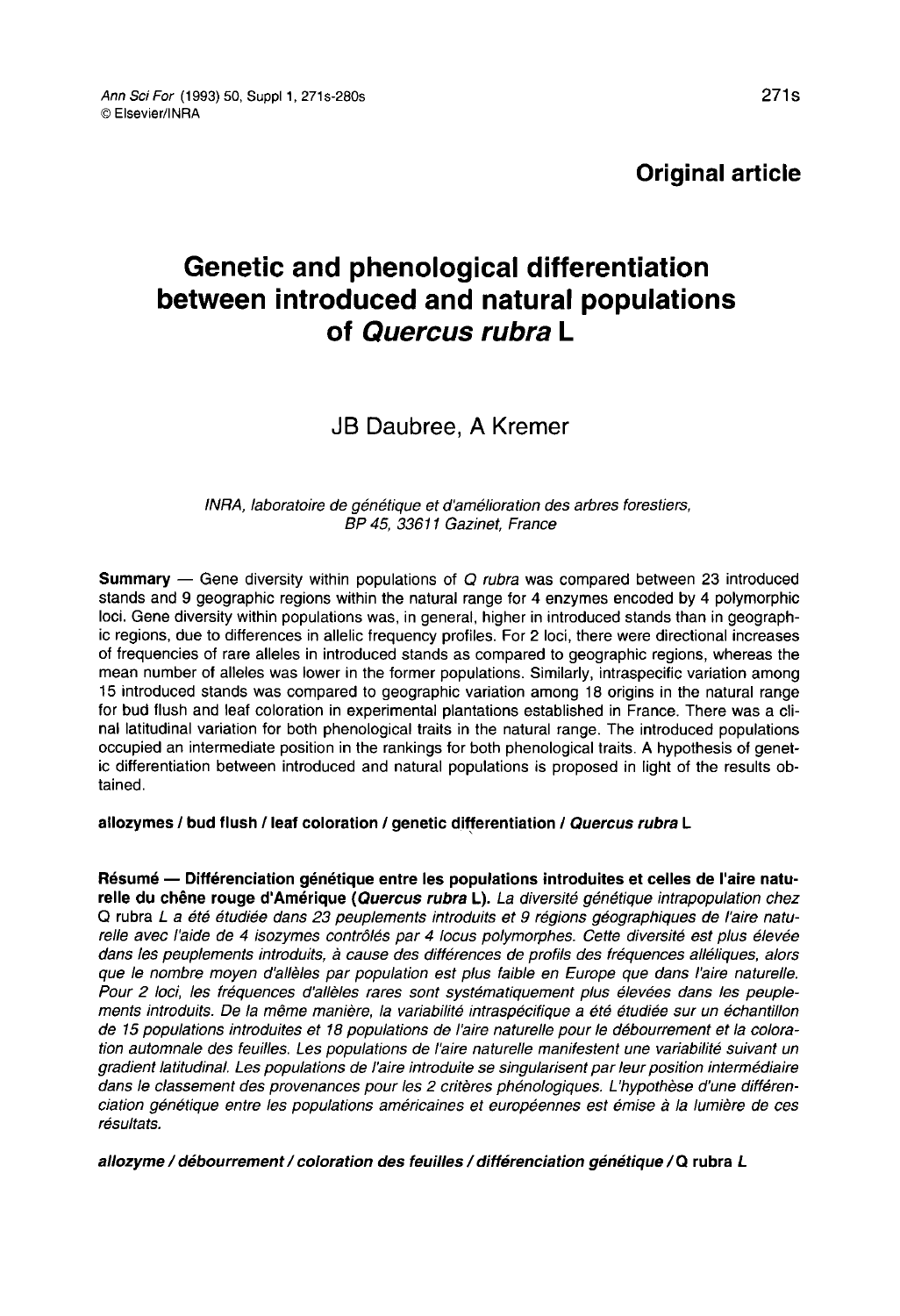## INTRODUCTION

Northern red oak (Q rubra L) was introduced in Europe during the 17th century (Bauer, 1953; Timbal et al, 1993). It was first planted in botanical collections before being planted in forests at the end of the last century. Plantations were established all over Europe except in Mediterranean regions and in Scandinavia. It is currently widely used for afforestation in France where a nationwide tree improvement program is planned. Stands established in Europe are usually of unknown origin, but have certainly resulted from successive generations of the original introductions rather than from direct importation of seeds from the natural range.

The objective of the present contribution was to compare genetic variation between introduced and natural populations by means of allozymes and phenological traits; it was not to study genetic variation per se by means of a large number of loci and on various quantitative traits, but rather to put emphasis on those traits that show evidence of genetic differentiation between both origins. As a result, in the case of allozymes, the analysis has been restricted to components of genetic variation that would mostly reveal genetic differentiation (frequency of rare alleles). Since most introduced populations are of unknown origins, there is some suspicion that they resulted from founder effects, which could easily be detected by comparing rare allele frequencies between European and North American populations. Phenological traits exhibit, in general, latitudinal trends of variation in forest trees due to either photoperiodic or heat-sum responses (Wright, 1976). The important differences of latitudinal distribution and climatic conditions between the natural and introduced range of distribution of Quercus rubra should therefore contribute to genetic differentiation for phenological traits.

Regional genetic variation studies were conducted on allozymes (Schwarzmann and Gerhold, 1991) and range-wide studies on growth and adaptive traits (Kriebel et al, 1976, 1988). Fragmentary data exist on intraspecific variation of introduced populations (Krahl-Urban, 1966), but no attempt has been made so far to compare genetic variation among populations between both continents.

## MATERIALS AND METHODS

Genetic variation was assessed by means of allozymes and phenological traits in populations from the natural range and populations introduced into Europe.

## Allozyme variation

A total of 23 French stands were sampled (fig 1a). Introduced stands are usually of small size (between 1 and 10 ha), over 40 years of age and of unknown origin. Stands are located in the geographic regions where northern red oak is used for afforestation (northeast, southwest and central parts of France). Bulked collections of seeds were made for the establishment of provenance tests in France. A random sample of 60 seeds was taken from each seed lot for electrophoretic studies.

The material from the natural range originated from existing combined provenance and progeny tests planted during the past 10 years in France. Nine geographic regions were delineated and, from each, 20 open-pollinated progenies coming from different stands within the region (depending upon the collection available) were selected to represent a sample of the region (fig 2a). Number of stands per region varied between 1 and 5; within a given region, stands were separated by less than 2° in latitude or longitude. For electrophoretic studies, 5 seedlings were sampled in each progeny (100 seedlings/geographic region).

Four enzymes (phosphoglucose isomerase EC 5.3.1.9, phosphoglucomutase EC 2.7.5.1, malate dehydrogenase EC 1.1.1.37, shikimate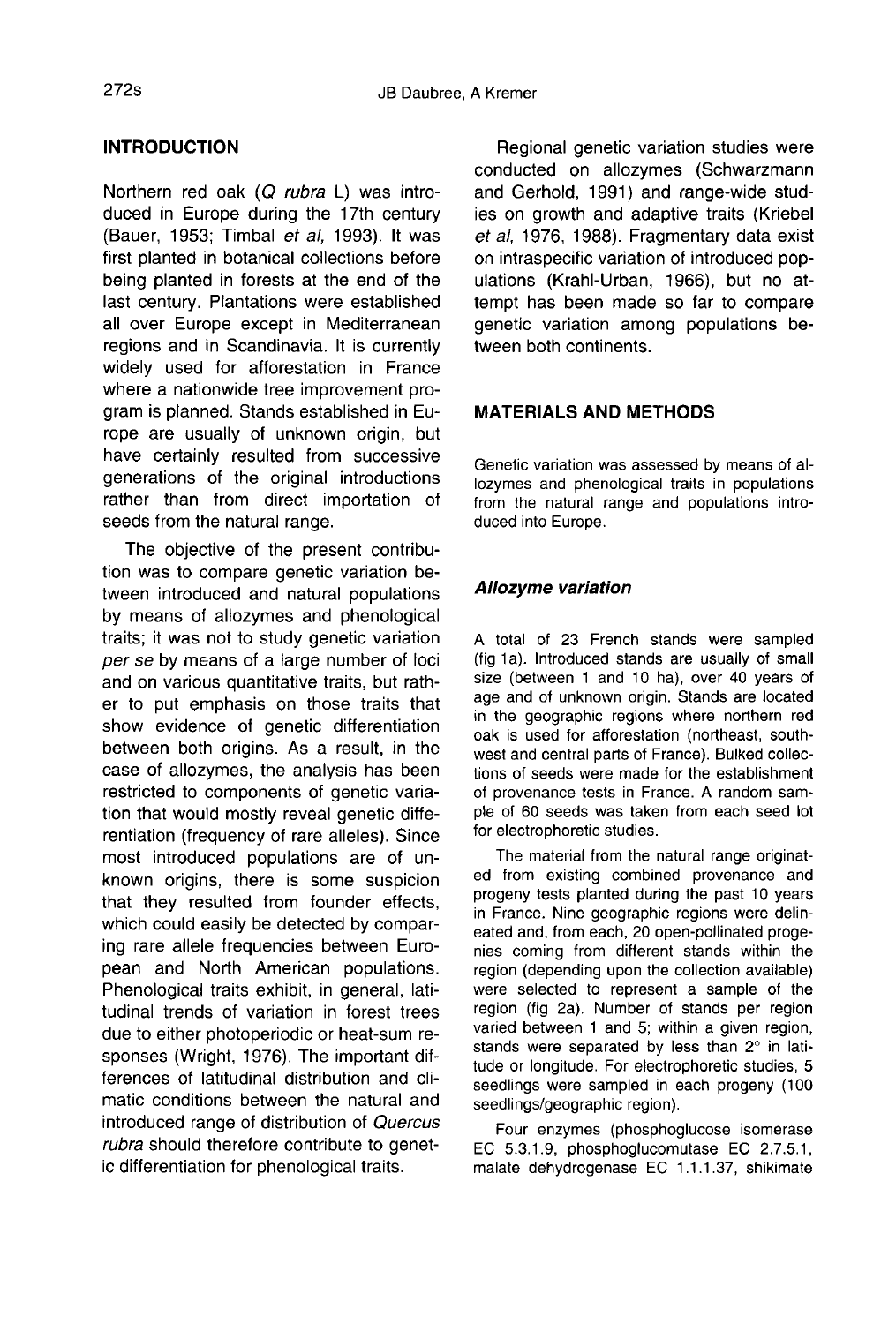dehydrogenase EC 1.1.1.25) were separated from crude homogenates of root radicles (extraction buffer, see Tobolski, 1978) or buds (extraction buffer, see Müller-Starck and Ziehe, 1991). Enzymes were separated by standard starch-gel electrophoresis. Gel compositions and electrophoretic procedures are detailed elsewhere (Zanetto et al, this volume). Zymograms of buds and roots of identical genotypes exhibited the same banding pattern (Daubree, 1990). The enzymes corresponded to 4 coding loci (PGI, PGM, MDH, SKDH, respectively).

#### Estimation of genetic parameters

Allelic frequencies  $(p_i)$  were calculated for each population (stand or geographic region) and within population gene diversities (or expected heterozygosity) were computed  $(H = 1 - \sum p_i^2)$ and averaged over all loci. Rare allele frequencies were compared between introduced and artificial populations. Rare alleles  $(p_i < 0.05)$  were regrouped in a single class within each population and for each locus.

Due to experimental constraints, collections could not be made with the same sampling strategy in the natural and introduced range. However, the different sampling schemes used were choosen so that they do not affect the precision

of within-population expected heterozygosity and of rare allele frequencies. The variance of these parameters, when progenies are sampled, can be calculated using the method of Brown and Weir (1983) and compared to the variance in bulk collections. These calculations were made by postulation that there is no selfing in Q rubra (Schwarzmann and Gerhold, 1991). For a given locus with 2 alleles ( $p_1 = 0.95$  and  $p_2 =$ 0.05) and with the sampling procedures used in this study, the standard errors of expected heterozygosity are 0.036 for bulk collections (assuming that all 60 seeds originated from different parents) and 0.039 for progeny collections. Similarly the standard errors for rare allele frequency ( $p = 0.05$ ) are 0.019 for bulk collections and 0.022 for progeny collections.

#### Variation of phenological traits

Fifteen introduced stands were sampled in France, Germany, and the Netherlands (fig 1b) and 18 populations in the natural range (fig 2b). Collections in each stand were made as bulked seed lots (provenances) or single tree progenies (4-13/stand). A combined provenance and progeny test was established with 2-year-old seedlings in lbos on the Pyrénées foothills. Entries of the test were either provenances or progenies.



Fig 1. Location of introduced populations: a) for the allozyme study; b) for phenological traits.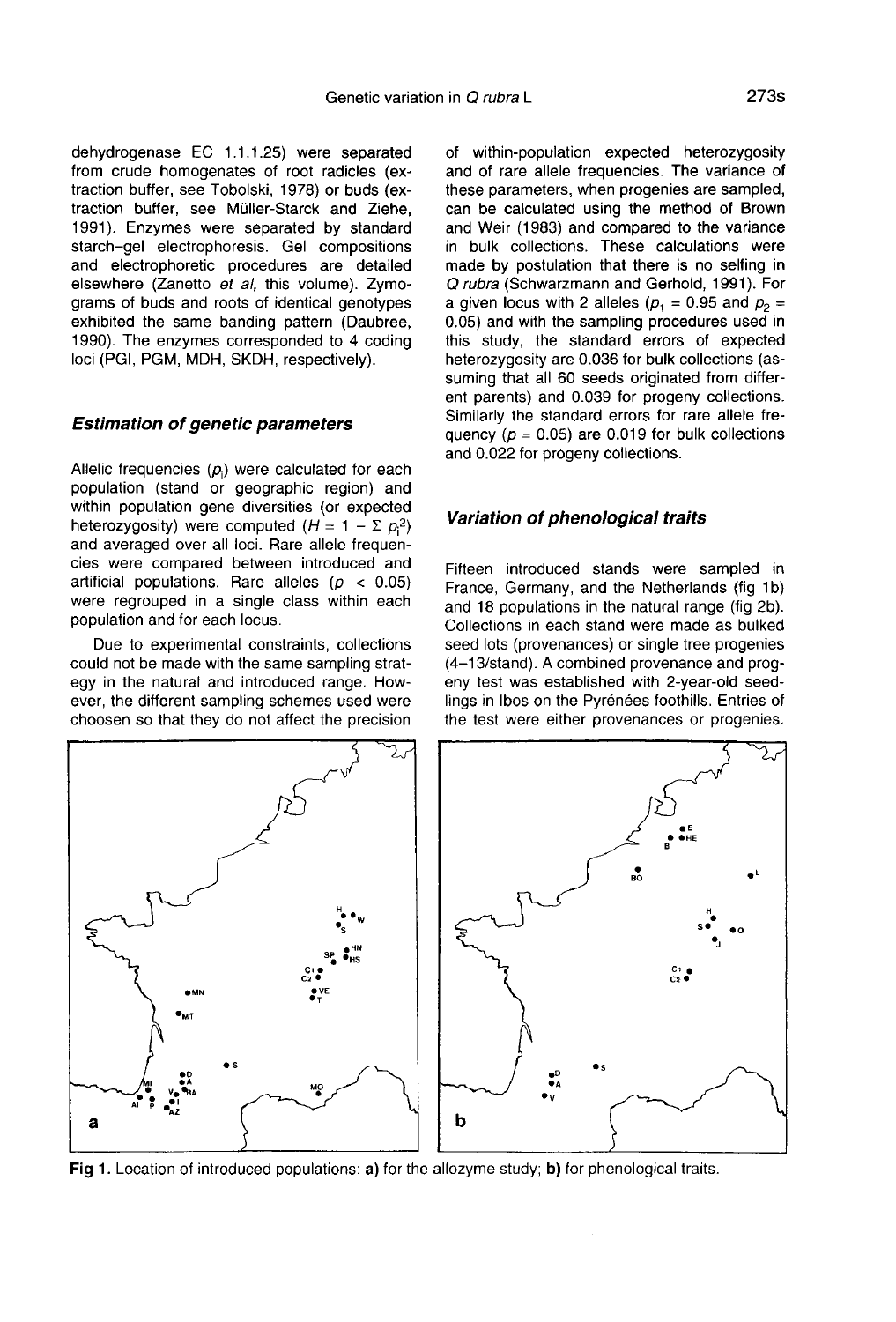

open-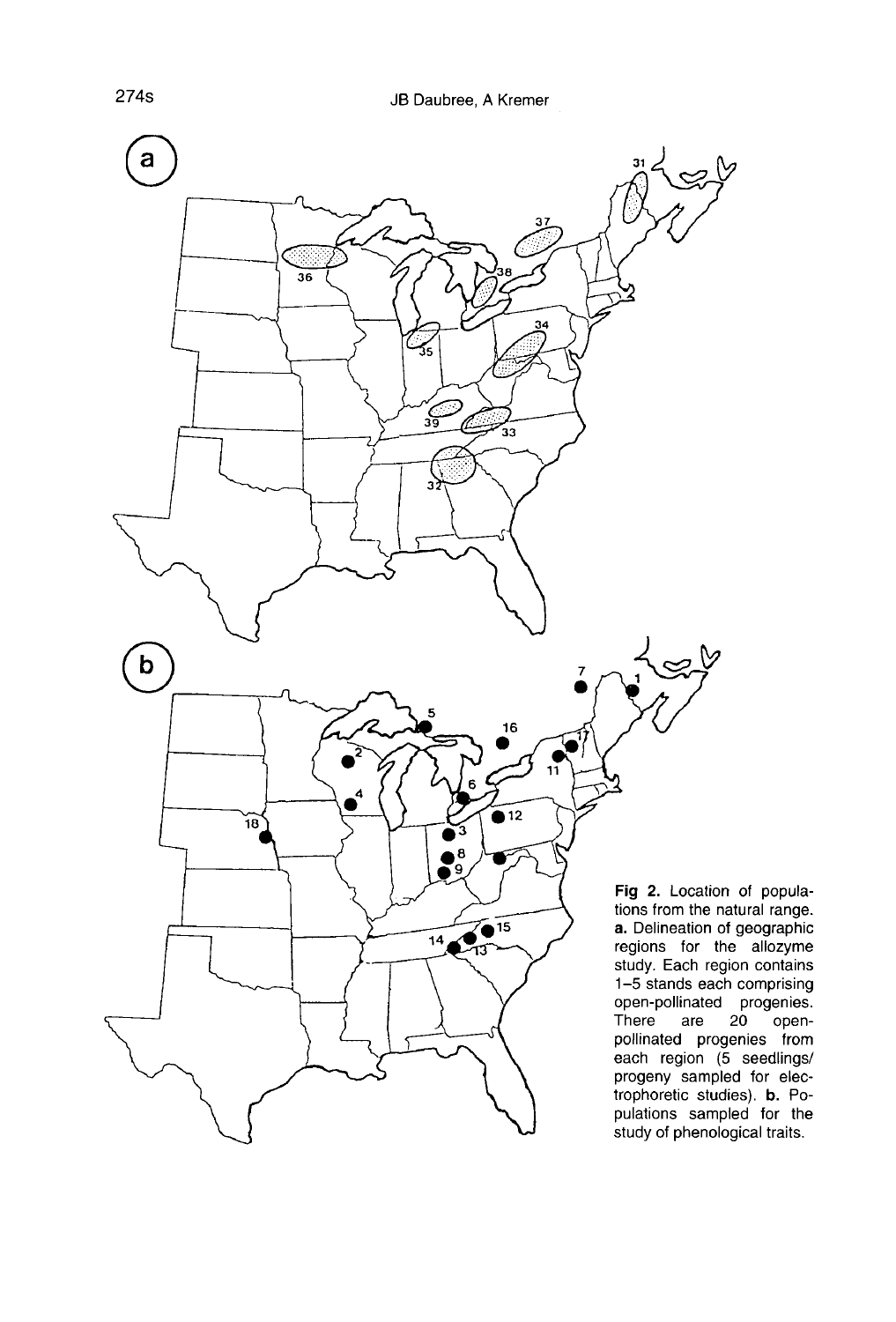The experimental design in the nursery was a complete block design (4 blocks, 102 entries, and a variable number of seedlings/plot). The experimental design in the field was an incomplete block design (81 blocks, 102 entries, 16 entries/block, 6 trees/plot).

Due to experimental constraints and availability of material, it was not possible to make the isozyme survey and the phenological assessments on the same populations. However, there is some overlap in the sampling between both studies (fig 1a, b).

At the end of the first growing season (November 1980), leaf coloration was assessed in the nursery using a scoring system (1 (green)-5(brown). In the spring of 1984, when trees were 4 years old, flushing was recorded in the field experiment with a grading system (1 (dor mant bud)  $-5$  (beginning of stem elongation). Only the population level was used in calculations, eg, means were calculated over several progenies when the population was composed of progenies.

## RESULTS

#### Allozyme variation

Twenty-one alleles were identified in the natural range over the 4 loci and 21 in the introduced stands; 20 were common to both continents and 1 specific to each continent (frequency 0.002 in each continent).

Introduced stands showed higher gene diversity than regions in the natural range at the 4 loci studied (table I). The difference was not due to variation in the number of alleles: there were rather fewer alleles in a given introduced stand than present over a geographic region in the natural range. The difference was mainly due to variation in frequency profiles between the 2 origins.

Over the whole survey, locus PGI had 2 common alleles (overall mean frequency 0.60 and 0.31) and 3 rare alleles. An allele was defined as rare when its mean fre-

 $\epsilon$ 

 $\sim 10^{-1}$ 

quency over all populations was < 0.05. The frequencies of the rare alleles were summed in one single class (table I). Although a few introduced stands (C1, MO) exhibited unusually high or low frequencies of rare alleles, there was a general trend towards increased rare allele frequencies in the introduced stands.

Locus PGM showed a similar pattern. There was only 1 common allele (overall mean frequency 0.92) and 5 rare alleles. Again, extremely variable frequencies could be observed in a few introduced stands (AZ, HN, MO); the pattern of a systematic increase in the frequency of rare alleles in introduced stands was also seen. The t-test was not significant between artificial and introduced populations ( $P = 0.11$ ) mainly because of the important variation of the rare allele frequencies in introduced stands (MO, AZ).

Locus MDH had 1 common allele (overall mean frequency 0.97) and 3 rare alleles. No differences in frequency of rare alleles was noted between the 2 origins.

Locus SKDH had 3 common alleles (mean frequency 0.33, 0.11, 0.55) and 2 extremely rare alleles.

The trend towards a systematic increase in the frequencies of rare alleles for loci PGI and PGM was responsible for the higher gene diversity in European stands. The unusual variation of the frequencies of rare alleles in a few introduced stands accounted for the higher genetic differentiation among introduced stands as compared to differentiation among geographic regions in the natural range  $(G_{st}$  values are respectively 3.3 and 1.8%).

## Geographic variation of phenological traits

Analysis of variance indicated significant differences between natural and introduced origins for leaf coloration and bud flushing.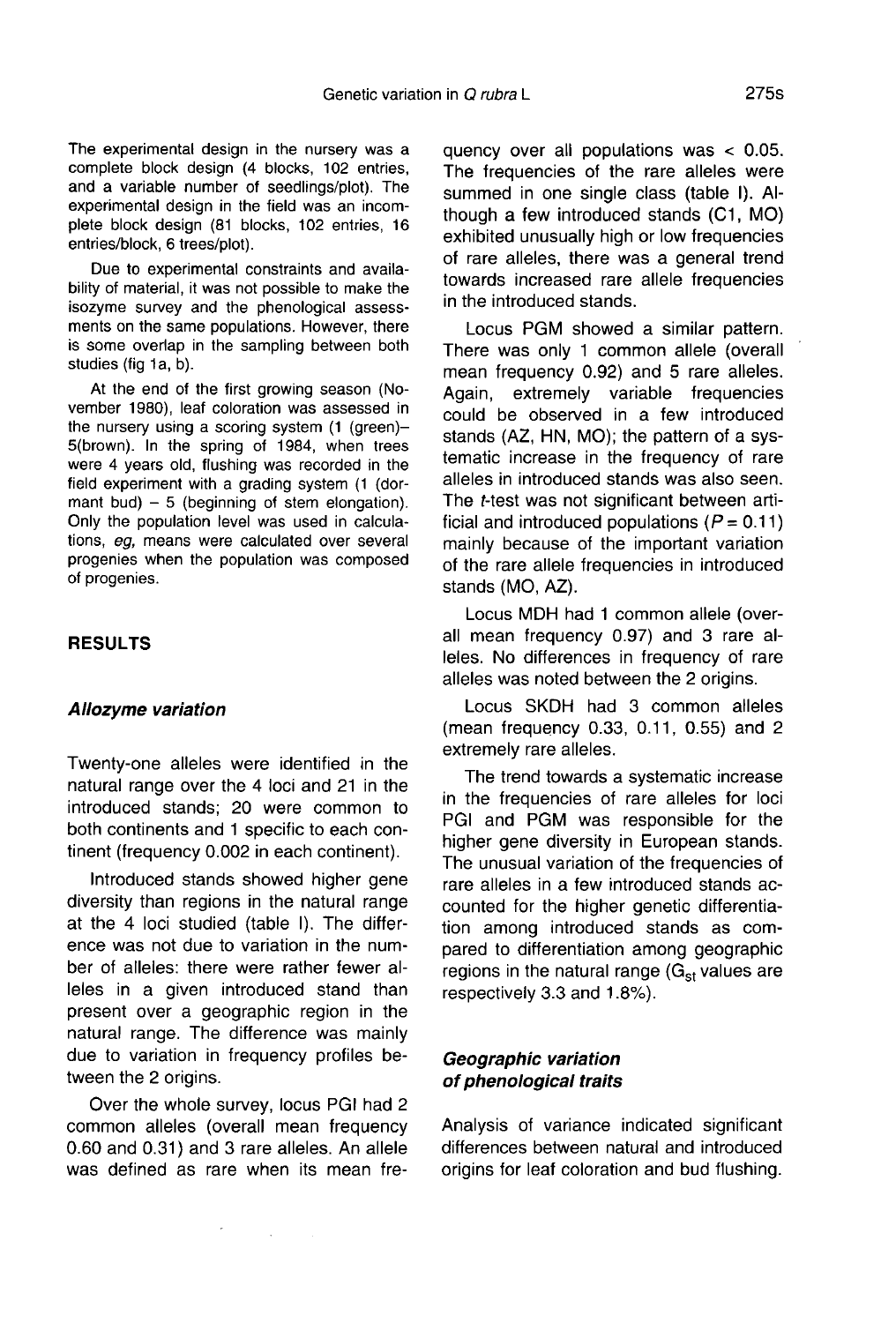| Region <sup>a</sup>                          | HÞ                                                                                                     | Νc                                                                                              | Frequency of rare alleles d                                                                  |                                                                                                          |                                                                                                                                                       |
|----------------------------------------------|--------------------------------------------------------------------------------------------------------|-------------------------------------------------------------------------------------------------|----------------------------------------------------------------------------------------------|----------------------------------------------------------------------------------------------------------|-------------------------------------------------------------------------------------------------------------------------------------------------------|
| Natural range                                |                                                                                                        |                                                                                                 | PGI                                                                                          | PGM                                                                                                      | MDH                                                                                                                                                   |
| 31 Québec                                    | 0.317                                                                                                  | 13                                                                                              | 0.150                                                                                        | 0.066                                                                                                    | 0.040                                                                                                                                                 |
| 32 Georgia                                   | 0.280                                                                                                  | 13                                                                                              | 0.017                                                                                        | 0.024                                                                                                    | 0.065                                                                                                                                                 |
| 33 Smoky Mnts                                | 0.285                                                                                                  | 16                                                                                              | 0.050                                                                                        | 0.046                                                                                                    | 0.026                                                                                                                                                 |
| 34 Pennsylvania                              | 0.289                                                                                                  | 19                                                                                              | 0.045                                                                                        | 0.045                                                                                                    | 0.029                                                                                                                                                 |
| 35 Michigan                                  | 0.222                                                                                                  | 14                                                                                              | 0.036                                                                                        | 0.026                                                                                                    | 0.011                                                                                                                                                 |
| 36 Minnesota                                 | 0.311                                                                                                  | 16                                                                                              | 0.027                                                                                        | 0.055                                                                                                    | 0.052                                                                                                                                                 |
| 37 North Ontario                             | 0.276                                                                                                  | 16                                                                                              | 0.017                                                                                        | 0.055                                                                                                    | 0.021                                                                                                                                                 |
| 38 South Ontario                             | 0.291                                                                                                  | 17                                                                                              | 0.052                                                                                        | 0.033                                                                                                    | 0.035                                                                                                                                                 |
| 39 Kentucky                                  | 0.165                                                                                                  | 12                                                                                              | 0.011                                                                                        | 0.022                                                                                                    | 0.006                                                                                                                                                 |
| Means                                        | 0.271                                                                                                  | 15.1                                                                                            | 0.045                                                                                        | 0.041                                                                                                    | 0.032                                                                                                                                                 |
| Stand <sup>a</sup><br>Introduced populations |                                                                                                        |                                                                                                 |                                                                                              |                                                                                                          |                                                                                                                                                       |
| Bassoues                                     | 0.341                                                                                                  | 16                                                                                              | 0.089                                                                                        | 0.072                                                                                                    | 0.030                                                                                                                                                 |
| Averon Berg                                  | 0.363                                                                                                  | 13                                                                                              | 0.083                                                                                        | 0.092                                                                                                    | 0.076                                                                                                                                                 |
| Doat                                         | 0.357                                                                                                  | 14                                                                                              | 0.151                                                                                        | 0.066                                                                                                    | 0.066                                                                                                                                                 |
| Serenac                                      | 0.294                                                                                                  | 14                                                                                              | 0.147                                                                                        | 0.028                                                                                                    | 0.015                                                                                                                                                 |
| Chaux Royale                                 | 0.287                                                                                                  | 13                                                                                              | 0.242                                                                                        | 0.025                                                                                                    | 0.000                                                                                                                                                 |
|                                              |                                                                                                        |                                                                                                 | 0.118                                                                                        |                                                                                                          | 0.035                                                                                                                                                 |
| Montmorillon                                 | 0.305                                                                                                  |                                                                                                 | 0.121                                                                                        |                                                                                                          | 0.017                                                                                                                                                 |
|                                              |                                                                                                        |                                                                                                 |                                                                                              |                                                                                                          | 0.008                                                                                                                                                 |
| Ibos                                         |                                                                                                        |                                                                                                 |                                                                                              |                                                                                                          | 0.017                                                                                                                                                 |
| Azereix                                      | 0.375                                                                                                  |                                                                                                 | 0.070                                                                                        |                                                                                                          | 0.090                                                                                                                                                 |
| Vic Bigorre                                  |                                                                                                        |                                                                                                 |                                                                                              |                                                                                                          | 0.017                                                                                                                                                 |
| Ainhoa                                       |                                                                                                        |                                                                                                 |                                                                                              |                                                                                                          | 0.028                                                                                                                                                 |
| Hardt Sud                                    | 0.336                                                                                                  |                                                                                                 | 0.109                                                                                        |                                                                                                          | 0.029                                                                                                                                                 |
| Hardt Nord                                   | 0.320                                                                                                  |                                                                                                 |                                                                                              |                                                                                                          | 0.000                                                                                                                                                 |
|                                              |                                                                                                        |                                                                                                 |                                                                                              |                                                                                                          | 0.042                                                                                                                                                 |
|                                              |                                                                                                        |                                                                                                 |                                                                                              |                                                                                                          | 0.067                                                                                                                                                 |
|                                              |                                                                                                        |                                                                                                 |                                                                                              |                                                                                                          | 0.052                                                                                                                                                 |
| La Houve                                     | 0.289                                                                                                  | 11                                                                                              | 0.144                                                                                        | 0.008                                                                                                    | 0.042                                                                                                                                                 |
|                                              |                                                                                                        |                                                                                                 |                                                                                              |                                                                                                          | 0.042                                                                                                                                                 |
| La Vernée                                    | 0.334                                                                                                  | 16                                                                                              | 0.144                                                                                        |                                                                                                          | 0.033                                                                                                                                                 |
| Wissembourg                                  | 0.314                                                                                                  |                                                                                                 |                                                                                              |                                                                                                          | 0.050                                                                                                                                                 |
|                                              |                                                                                                        |                                                                                                 |                                                                                              |                                                                                                          | 0.008                                                                                                                                                 |
|                                              |                                                                                                        |                                                                                                 |                                                                                              |                                                                                                          | 0.021                                                                                                                                                 |
| Means                                        | 0.330                                                                                                  | 13                                                                                              | 0.105                                                                                        | 0.096                                                                                                    | 0.034                                                                                                                                                 |
| t-test <sup>e</sup>                          | 385                                                                                                    | 3.16                                                                                            | 3.26                                                                                         | 1.66                                                                                                     | 0.27                                                                                                                                                  |
| Probability of a larger value $< 0.001$      |                                                                                                        | 0.005                                                                                           | 0.003                                                                                        | 0.110                                                                                                    | > 0.50                                                                                                                                                |
|                                              | Chaux 1re C<br>La Mothe<br>Schopperten<br>Prechacq<br>Mixe<br>La Tranclière<br>Seppois-Pfet<br>La Môle | 0.336<br>0.284<br>0.329<br>0.301<br>0.336<br>0.346<br>0.378<br>0.352<br>0.272<br>0.332<br>0.426 | 11<br>13<br>14<br>13<br>12<br>15<br>13<br>14<br>12<br>13<br>12<br>13<br>13<br>12<br>11<br>11 | 0.100<br>0.102<br>0.050<br>0.088<br>0.076<br>0.083<br>0.167<br>0.066<br>0.064<br>0.129<br>0.078<br>0.000 | 0.076<br>0.033<br>0.045<br>0.100<br>0.275<br>0.056<br>0.110<br>0.042<br>0.150<br>0.083<br>0.108<br>0.122<br>0.050<br>0.092<br>0.033<br>0.074<br>0.469 |

Table I. Gene diversity, number of alleles and frequency of rare alleles in geographic regions of the natural range and introduced populations.

a See figure 2a for location of regions and figure 1a for introduced populations. <sup>b</sup> H: within region or stand diversity. <sup>c</sup> N: total number of alleles (4 loci). <sup>d</sup> Frequency of rare alleles not reported for locus SKDH having only extremely rare alleles. Frequencies were summed over all rare alleles for each locus. <sup>e</sup> Comparison of mean values between<br>regions of the natural range and introduced stands.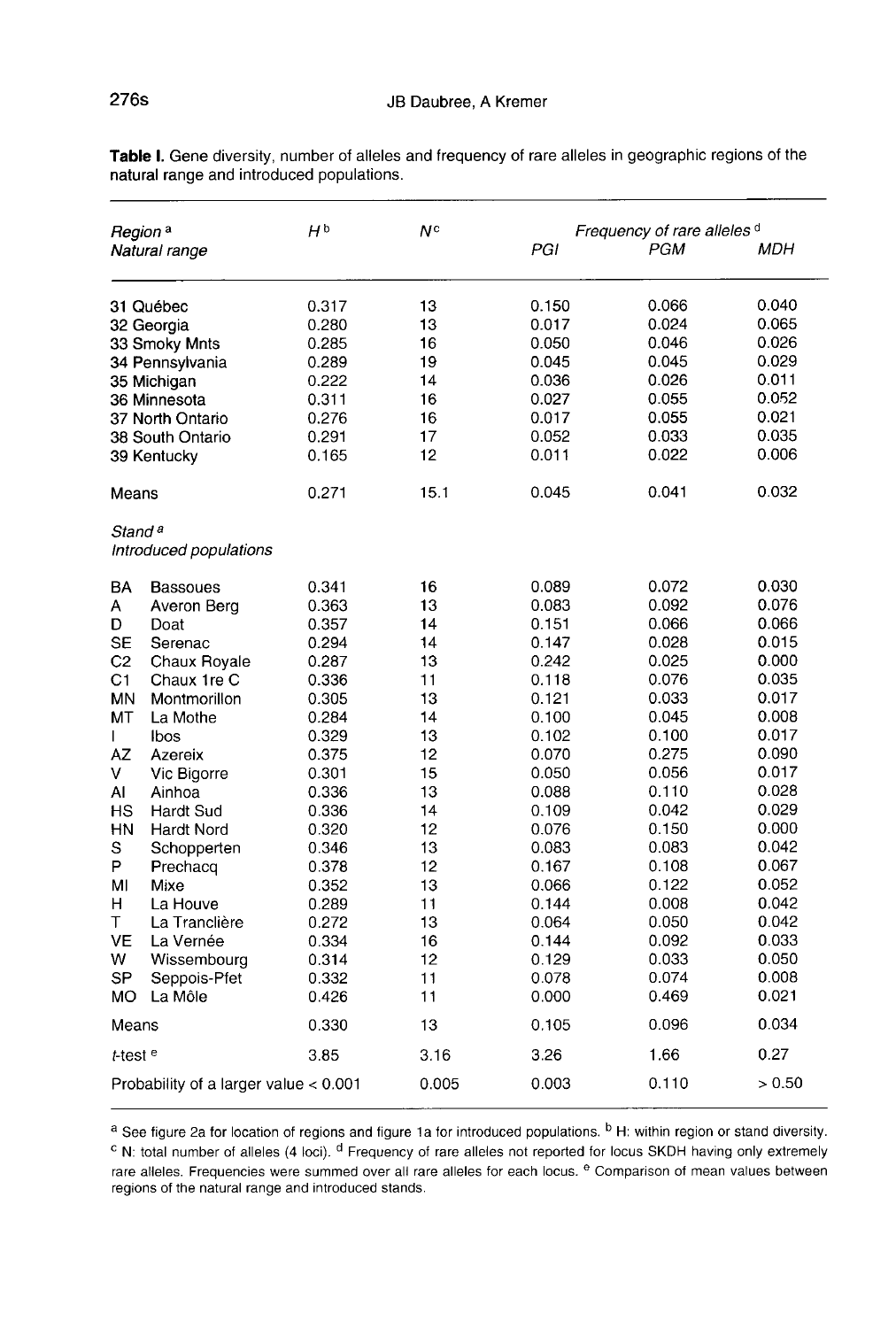A clear clinal pattern of variation appeared in the natural range as shown in figure 3a and b. Northern origins flushed earlier and leaf coloration changed earlier. No latitudinal or longitudinal trend of variation was noticeable in the introduced distribution range. Overall the range of variation of scores for bud-flushing and leaf coloration were less in the European than in the North American populations. For bud-flushing most of the introduced origins were located in the mid part of the ranking, origins from the natural range occupied the bottom and top of the rankings. These observations are illustrated in figure 4 where the position of the introduced stands is strikingly clustered separately from the natural range populations.

## DISCUSSION AND CONCLUSION

Comparison of variations of allozymes and phenological traits indicate clearly that European populations of northern red oak may already have differentiated from the natural range populations.

A few introduced stands have resulted certainly from founder effects as shown by the unusually high or low frequencies of rare alleles. However, for loci PGI and PGM, there is a directional increase of their frequencies. Had genetic drift been the only acting force, rare alleles would either have disappeared or increased. But there is a general increase in frequencies of rare alleles that can only be attributed to a systematic force acting directly or indirectly on these loci. Natural selection pressures are different on the 2 continents. Natural regeneration of northern red oak is extremely difficult in its natural range (Crowe, 1988) but, in Europe, Q rubra is an invasive species. The causes of the differences in regeneration success are unknown but are being investigated (Steiner, personal communication). However, in general, seed collected from introduced stands is of better quality than seed from the natural range, probably because their major parasites are absent in Europe. As a result, one might expect a release of selection pressures in introduced stands. For example, it has been shown that European stands are more sensitive to Phythoptora cinnamomi than stands from the natural range (Robin, 1991). Similar directional change of rare allele frequencies (locus LAP) has been found in beech between populations sensitive and tolerant to forest decline in Germany (Müller-Starck and Ziehe, 1991).

Variations in bud-flushing and leaf coloration in natural populations showed continuous latitudinal variation in experimental plantations established in France. For budflushing, these results were different from range-wide studies conducted in provenance tests planted in the natural range which indicated a northwest-to-southeast trend of variation (Kriebel et al, 1976, Schlarbaum and Bagley, 1981). For leaf coloration, similar patterns of variation were observed in both plantations (Deneke, 1974; Schlarbaum and Bagley, 1981).

Comparison of the rankings of the introduced populations with those from the natural range indicates that the former originated from the central part of the natural distribution (fig 4) and/or were established from a mixture of several origins. However, the latter hypothesis is not supported by the allozyme data. The total number of alleles identified in European and North American stands was the same, except for 1. They included rare alleles, some of which were confined to specific geographic origins. As a result, one can infer that introduced populations originate from various regions of the natural range. Their intermediate ranking for phenological traits (fig 4) can therefore be interpreted as the consequence of directional selective pressures in Europe since their introduc-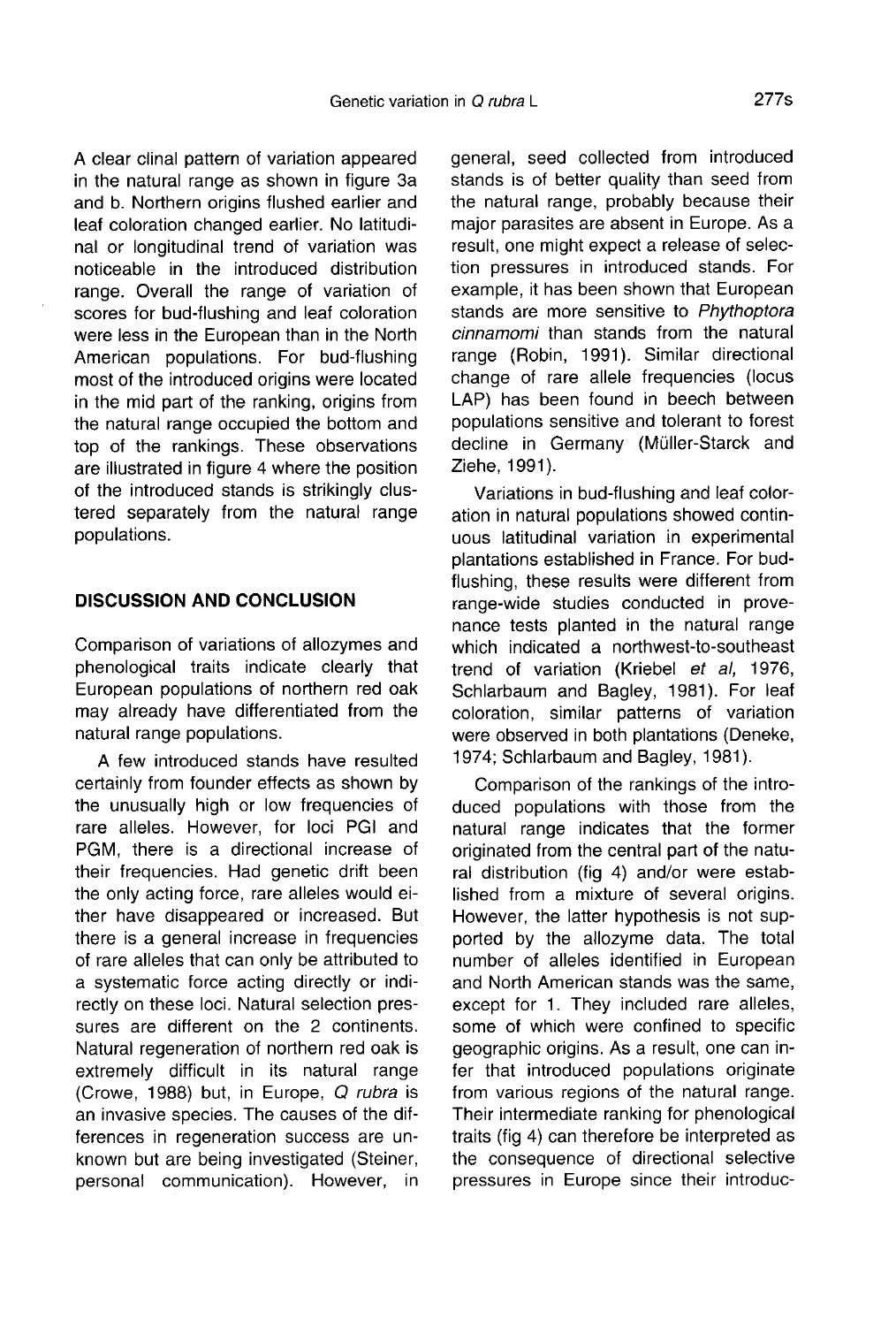

Fig 3. Geographical variation of phenological traits in the natural range. a. Mean scores for bud flush. Scores vary from 5 (expanding leaves) to 1 (dormant bud). To illustrate population mean values, these were separated into 4 classes as indicated on the figure.  $\degree$  > 4; o = 3.4-4;  $\blacktriangle$  = 2.7-3.4;  $\bullet$  = < 2.7. b. Mean scores for leaf coloration. Scores vary between 5 (brown leaves) to 1 (green leaves).  $\degree \geq 2.8$ ;  $\degree = 2.5 - 2.8$ ;  $\triangle = 2.3 - 2 - 5$ ;  $\degree = \leq 2.3$ .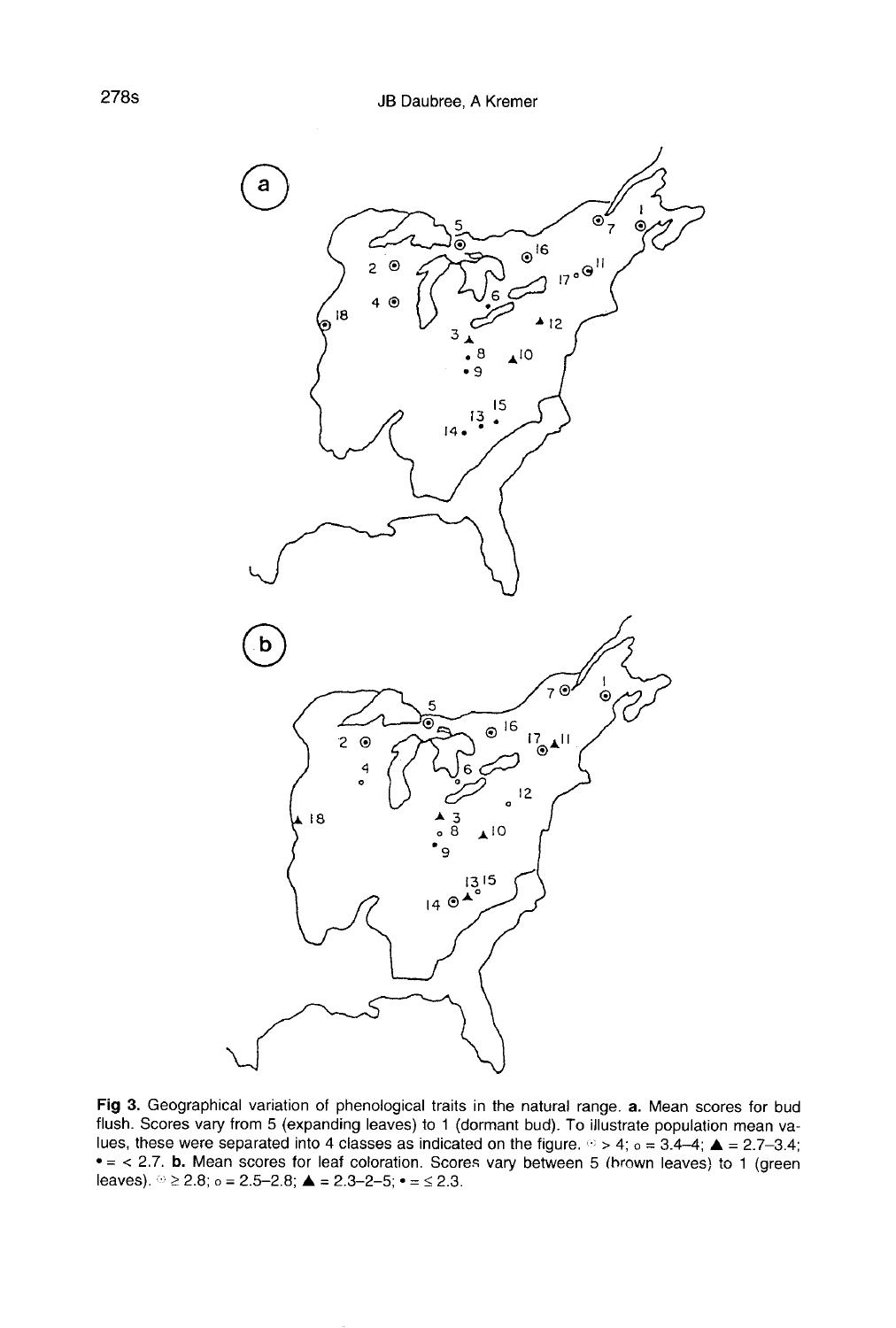

Fig 4. Comparison of variation between introduced and natural origins for phenological traits. Mean population values for leaf coloration are shown on the y axis and bud flush on the x axis. Populations from the natural range are identified by numbers and introduced stands are identified by letters. These letters are the same as these cited in figure 1b. Numbers refering to populations of the natural range correspond to populations shown on figure 2b.

tion. The distribution of northern red oak in Europe covers a narrower latitudinal range than in North America. Introduced earlyflushing and late-growing trees may have been progressively eliminated in natural regeneration in Europe due to their sensitivity to late or early frosts.

## **REFERENCES**

- Bauer F (1953) Die Roteiche. JD Sauerländer's Verlag. Frankfurt-am-Main, pp 108
- Brown AHD, Weir S (1983) Measuring genetic variability in plant populations. In: Isozymes in Plant Genetics and Breeding (Tanksley